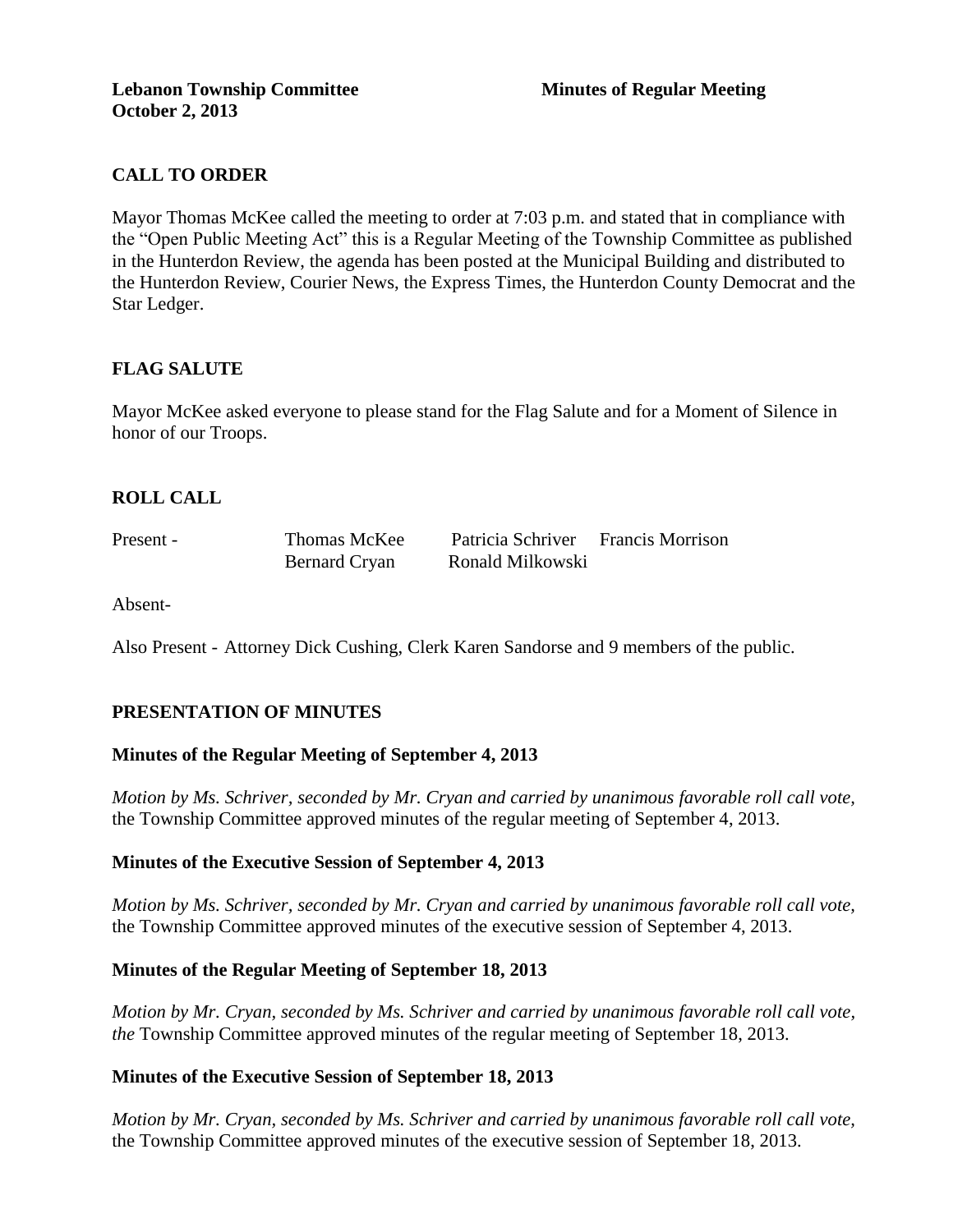LTCM 10/02/2013 Page 2 of 10

#### **PUBLIC COMMENTS – for agenda items only.**

*Motion by Mr. Cryan, seconded by Mr. Morrison and carried by unanimous favorable roll call vote,* the Township Committee opened the Public Comment portion of the meeting.

Ms. Laurie Hoffman stated that Alan Goracy will be speaking about OEM and noted that when Brian Wunder was Mayor he had a list of volunteers who would help out in putting together a plan for a crisis in the Township. Ms. Hoffman suggested having Mr. Goracy and Mr. Wunder work together with the group. Mayor McKee stated that it would be the position of the OEM Coordinator to speak to Mr. Wunder to form a group.

*Motion by Mr. Milkowski, seconded by Mr. Cryan and carried by unanimous favorable roll call*  vote, the Township Committee closed the Public Comment portion of the meeting.

#### **ORDINANCE**

#### **Public Hearing**

#### **Ordinance 2013-10 – Revise, Amend and Supplement the Code of the Township**

*Motion by Mr. Cryan, seconded by Ms. Schriver and carried by unanimous favorable roll call vote,* the public hearing for Ordnance No. 2013-10 was opened.

There were no comments from the public*.*

*Motion by Ms. Schriver, seconded by Mr. Cryan and carried by unanimous favorable roll call vote,* the public hearing for Ordinance No. 2013-10 was closed.

*Motion by Ms. Schriver, seconded by Mr. Cryan and carried by unanimous favorable roll call vote,*  the Township Committee adopted Ordinance No. 2013-10 as written below.

> ORDINANCE NO. 2013-10 TOWNSHIP OF LEBANON COUNTY OF HUNTERDON STATE OF NEW JERSEY AN ORDINANCE TO REVISE, AMEND AND SUPPLEMENT THE CODE OF THE TOWNSHIP OF LEBANON CHAPTER 400, TITLED "ZONING", SPECIFICALLY SECTION 400-11 TITLED "CONDITIONAL USES"

WHEREAS, the Township Committee of the Township of Lebanon, Hunterdon County, New Jersey has reviewed the Township Code and believes that an amendment to the Zoning Ordinance is necessary; and,

WHEREAS, the Township Committee believes such amendment is necessary to update, supplement and clarify a provision of the Ordinance.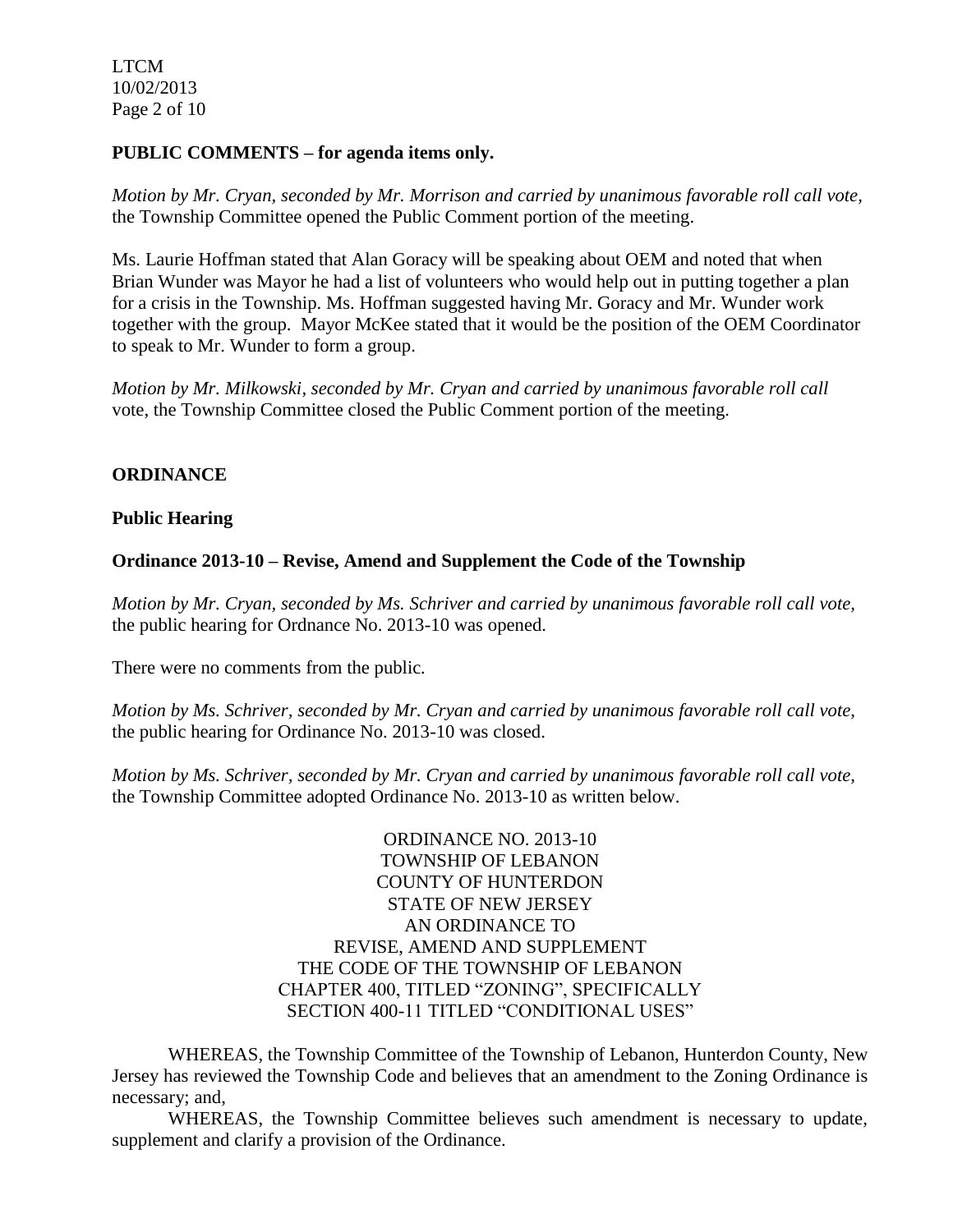LTCM 10/02/2013 Page 3 of 10

NOW, THEREFORE, BE IT ORDAINED by the Township Committee of the Township of Lebanon, County of Hunterdon, State of New Jersey that Chapter 400, titled "Zoning" of the Code of the Township of Lebanon is hereby amended, revised and supplemented as follows:

Section 1. Subsection B(13)(a), "Supplementary apartments" of Section 400-11, Conditional uses, is hereby amended to read as follows:

(a) A supplementary apartment shall be permitted in any single-family detached dwelling or an accessory building existing on July 1, 1987 at the time of adoption of this section.

NOW, THEREFORE, BE IT FURTHER ORDAINED that:

1. All ordinances or portions of ordinances which are inconsistent with this Ordinance shall be repealed as to their inconsistencies only.

2. If any provision or paragraph of this Ordinance shall be held invalid by any court of competent jurisdiction, the same shall not affect the other provisions or paragraphs of this Ordinance, except so far as the provision or paragraph so declared invalid shall be separable from the remainder or any portion thereof.7

### **RESOLUTION**

#### **Resolution No. 78-2013 - Totally and Permanently Disabled Veteran Refund**

*Motion by Mr. Cryan, seconded by Mr. Milkowski and carried by unanimous favorable roll*  call vote, the Township Committee approved Resolution No. 78-2013 as written below.

### TOWNSHIP OF LEBANON COUNTY OF HUNTERDON STATE OF NEW JERSEY RESOLUTION NO. 78-2013 TOTALLY AND PERMANENTLY DISABLED VETERAN REFUND

WHEREAS the Tax Collector of Lebanon Township has been shown proof and in accordance with the Tax Assessor ascertains that Mark S Petrowski, owner of Block 54, lot 23.01, 205 Old Turnpike Road in the Township of Lebanon, is totally and permanently disabled as a result of service to the United States, and has been so declared by the Veteran's Administration, and,

WHEREAS in accordance with N.J.S.A. 54: 4-3.32, the governing body of any municipality may refund the amount of taxes collected on any property which would have been exempt from taxation if proper claim in writing had been timely made, and,

WHEREAS Mr. Petrowski has been declared totally and permanently disabled commencing June  $1<sup>st</sup>$  2013 from the Department of Veteran's Affairs,

THEREFORE BE IT RESOLVED by the Township Committee of the Township of Lebanon, County of Hunterdon, State of New Jersey that Mr. Petrowski's property be exempted from all property taxes from the date of his total and permanent disability commencing June  $1<sup>st</sup>$ 2013, and that the \$631.84 which has been paid in taxes prorated for the  $2<sup>nd</sup>$  quarter 2013 be returned to Mr. Petrowski and,

BE IT FURTHERMORE RESOLVED that the property be tax exempt as long as it is owned and occupied by Mark S Petrowski or by his surviving spouse in accordance with the continuance of the right to exemption.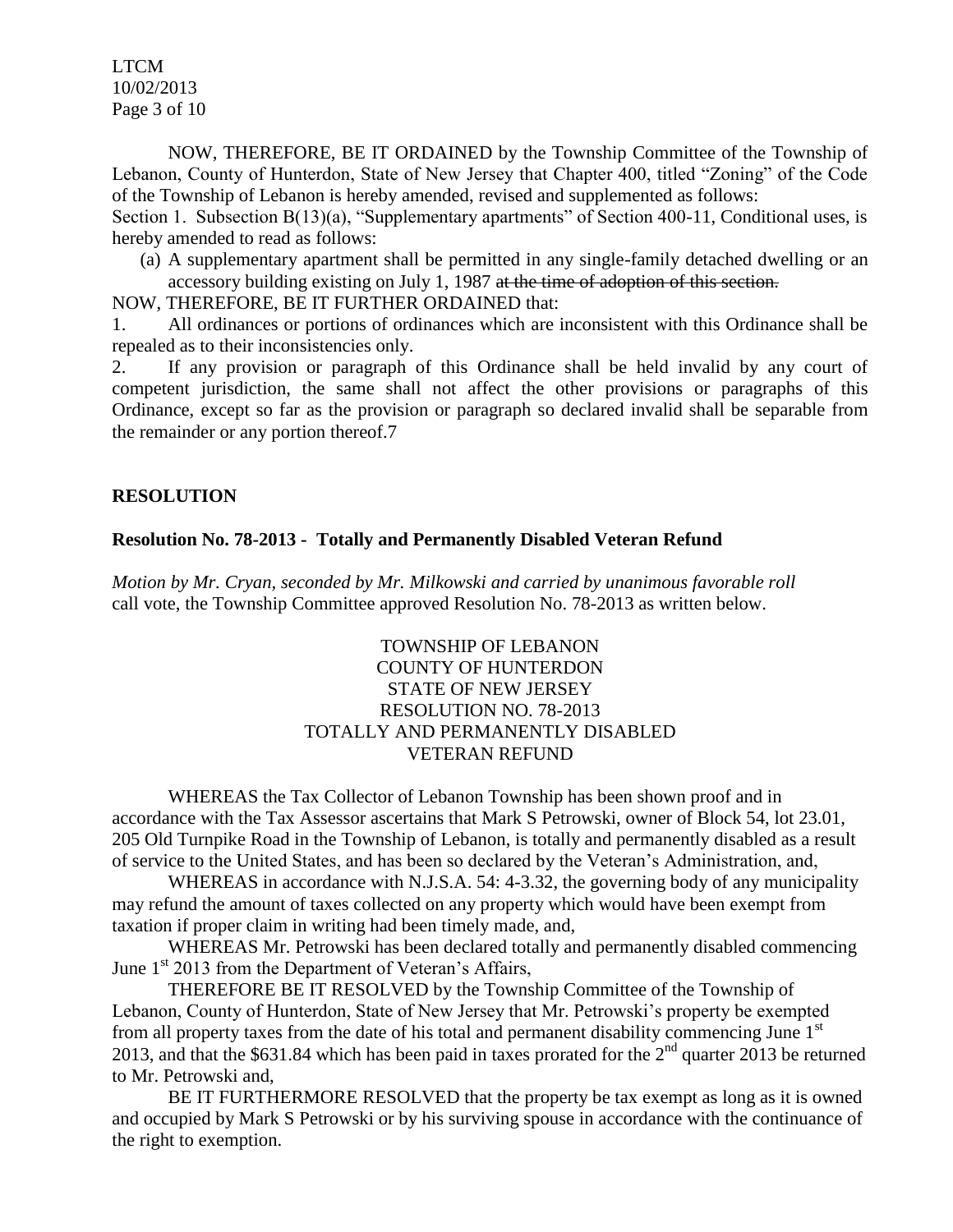LTCM 10/02/2013 Page 4 of 10

### **OLD BUSINESS**

### **Municipal Cell Tower**

Ms. Schriver stated that at the last meeting she suggested contacting Unison Site Management regarding options for the Municipal Building cell tower. They have made an appointment with the Clerk to obtain information and will be getting back at a later date.

#### **North Hunterdon Municipal Court**

Mayor McKee stated that he went to a meeting for the North Hunterdon Municipal Court. The final audit has been completed and the Court closing has been finalized. There are residual funds left over and the Township will be receiving a percentage of them.

#### **Farm Animal Matter**

Mayor McKee stated that the Board of Adjustment had an appeal at their last meeting relative to the Zoning Officer's decision on having a farm animal on a small lot. Mayor McKee stated that he was at the meeting and feels that it was handled well by the Lemenze Family and the Board. Mayor McKee stated that the history and the facts presented by Mr. and Mrs. Lemenze were decisive. Mayor McKee stated that the Board of Adjustment members had a good discussion and there was a unanimous decision to appeal the decision made by the Zoning Officer.

Mayor McKee stated that there was a Planning Board meeting, last night, and the Board discussed the farm animal matter. The Board decided that the matter will be sent back to the Committee for a determination. Mayor McKee stated that since the matter was not listed on the agenda for tonight's meeting, he would have the matter placed on the October 16, 2013 meeting agenda for discussion.

#### **NEW BUSINESS**

#### **OEM Coordinator Alan Goracy**

#### **Alan Goracy present.**

Mr. Goracy stated that he was asked to attend the meeting as there have been concerns raised about the Emergency Management Plan. Mr. Goracy explained that the Plan is updated every four years and was last updated two years ago. It does not need to be updated again until 2015. Mr. Goracy stated that there are different copies of the Plan floating around. Mr. Goracy has the latest copy which was updated in 2011. Some of the names need to be changed with regard to the areas the individual was responsible for. Mr. Goracy stated that this is not a problem and can be updated very quickly. Mr. Goracy asked if Committee has reviewed the Plan. Ms. Schriver stated that the copy she received was very outdated. Mr. Goracy stated that he will be asking to meet with the Mayor, as he is his liaison, to review the Plan in great detail. Mr. Goracy informed the Committee that there are two required courses for Emergency Management Coordinators in the first year of service. Mr. Goracy took a nine hour course in Somerville and another one online which was through FEMA. He must receive twenty-four FEMA hours of education each year.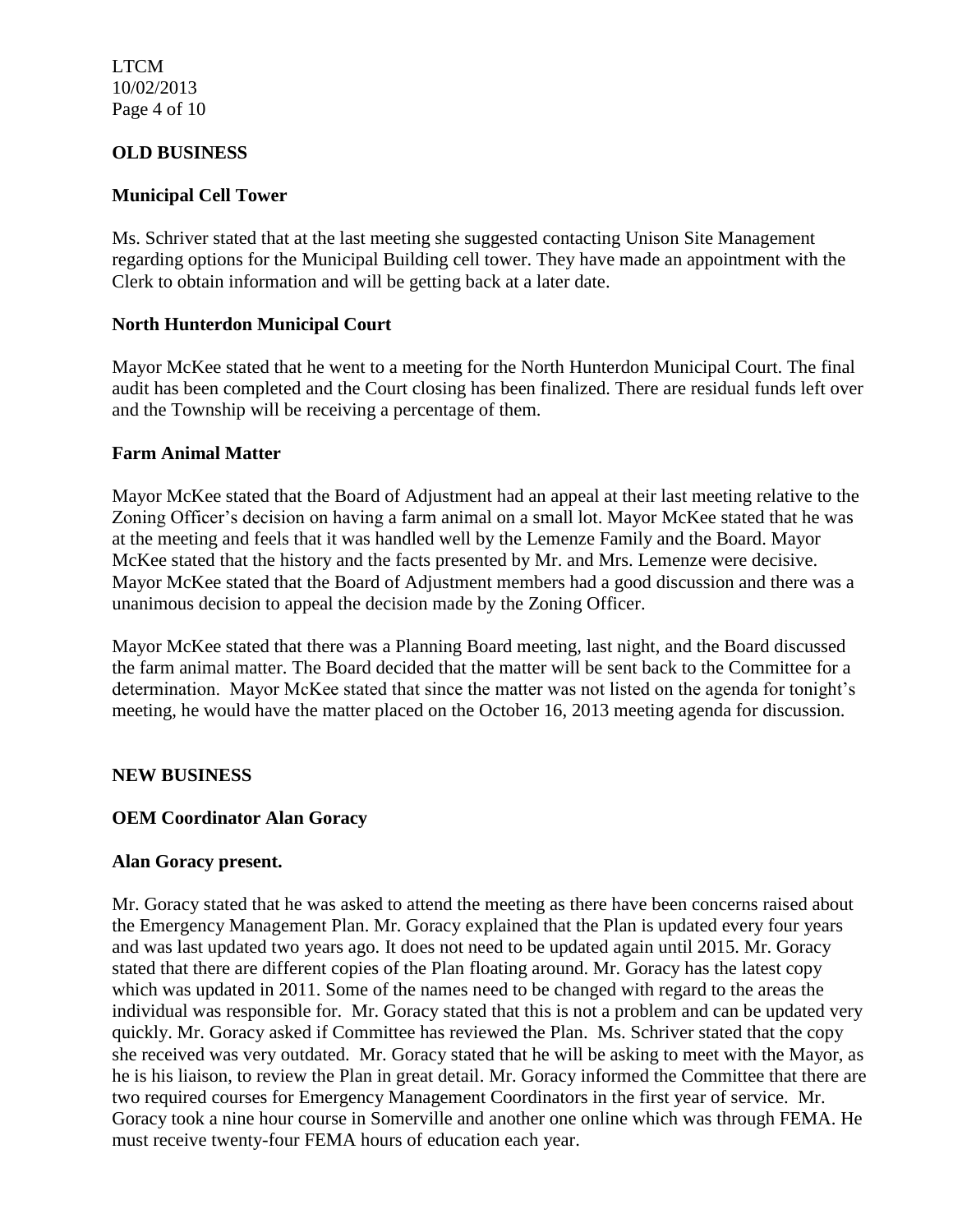LTCM 10/02/2013 Page 5 of 10

Mr. Goracy stated that no one has inquired on how much money the Township has received or how much it will get. Mr. Goracy stated that they submitted \$109,000.00 to the State, through FEMA, for reimbursement of expenses that the Township incurred during the storm. The Township will receive 90% of the money in two parts. To date the Township has received \$29,229.00, which is 90% of \$32,000.00 and is the first of the two parts. The Township has also received \$28,899.00 which is a portion of the second part of the reimbursement which will be a total of \$77,000.00. Mr. Goracy stated that he needs further verification on the actual funds. He will be meeting with a representative from the State tomorrow to go over the final numbers. The Township could possibly receive another \$40,000.00 out of the \$109,000.00 that was submitted.

Mr. Goracy stated that he will go over the Plan with the Mayor in detail. Name changes need to be made as some of the people that were taking care of certain items are no longer available to do so. The Deputy Coordinator was the Fire Chief, Edd Shaffer, who is now too busy to continue with the position. Mr. Goracy will need to find someone to fill the vacancy. Mr. Goracy stated that he would like someone from the Committee to step forward since they are related to the Township in some way. Mr. Goracy said that he is also reaching out to the Fire Department to see if any of the Fire officers have interest in the position. Attorney Cushing stated that he is not sure if a Committeeperson can serve as the Deputy.

Ms. Schriver stated that she is the one who raised the concerns with the Plan and feels that the program needs to be reorganized. At the very least the Committee needs to know what the Plan is. Ms. Schriver stated that her main concern is being there for the public. She does not feel that the Committee really knows what is going on and questioned how the public could know. Ms. Schriver stated that shelters are another one of her main concerns along with updating the list of health needy residents. Mr. Goracy stated that he receives a list from JCP & L that states the residents who have notified them of health needy concerns.

Mr. Goracy discussed with the Committee different types of shelter options. The Red Cross is coming on October 30, 2013 to look at the three schools in the Township, the Municipal Office and the DPW building for possible emergency evacuation shelters. The shelter would not provide cots or meals but would be staging for a massive evacuation of the residents if necessary. If the residents need an overnight shelter with meals they can go to the County who has two facilities, one in Reigel Ridge and one on Route 12 in Flemington. Mr. Goracy stated that at this time the Township is not geared to be the type of shelter that the County offers; however, on an emergency basis the Township does have that ability. Ms. Schriver stated that she has concerns that residents will not be able to get to the County facilities and feels that there should be a shelter in the area. Mr. Goracy stated that if the Township needs to house people for four nights with food, cots and showers he is not going to worry. The Red Cross will bring food and cots in a true disaster. Mr. Goracy stated that he sent only one couple to the County during the hurricane because their house burned down. There was one emergency evacuation also. Ms. Schriver noted that the items she mentioned are the things that need to be looked at and feels that there should be a Special Committee working on it. The Special Committee would lend support and some suggestions. Ms. Schriver said that possibly a CERT Team could be established if there is interest in people becoming trained. Mr. Goracy stated that only four communities in Hunterdon have a CERT Team and they are great if you can keep them busy for ten or twelve months out of the year. If not, they have training that cannot be used. Ms. Schriver stated that she is on the Committee in High Bridge and feels that Lebanon Township is behind the eight ball. Mayor McKee asked Mr. Goracy who his support is at this time. Mr. Goracy stated that the Fire Department is his support group and noted that there were at least eight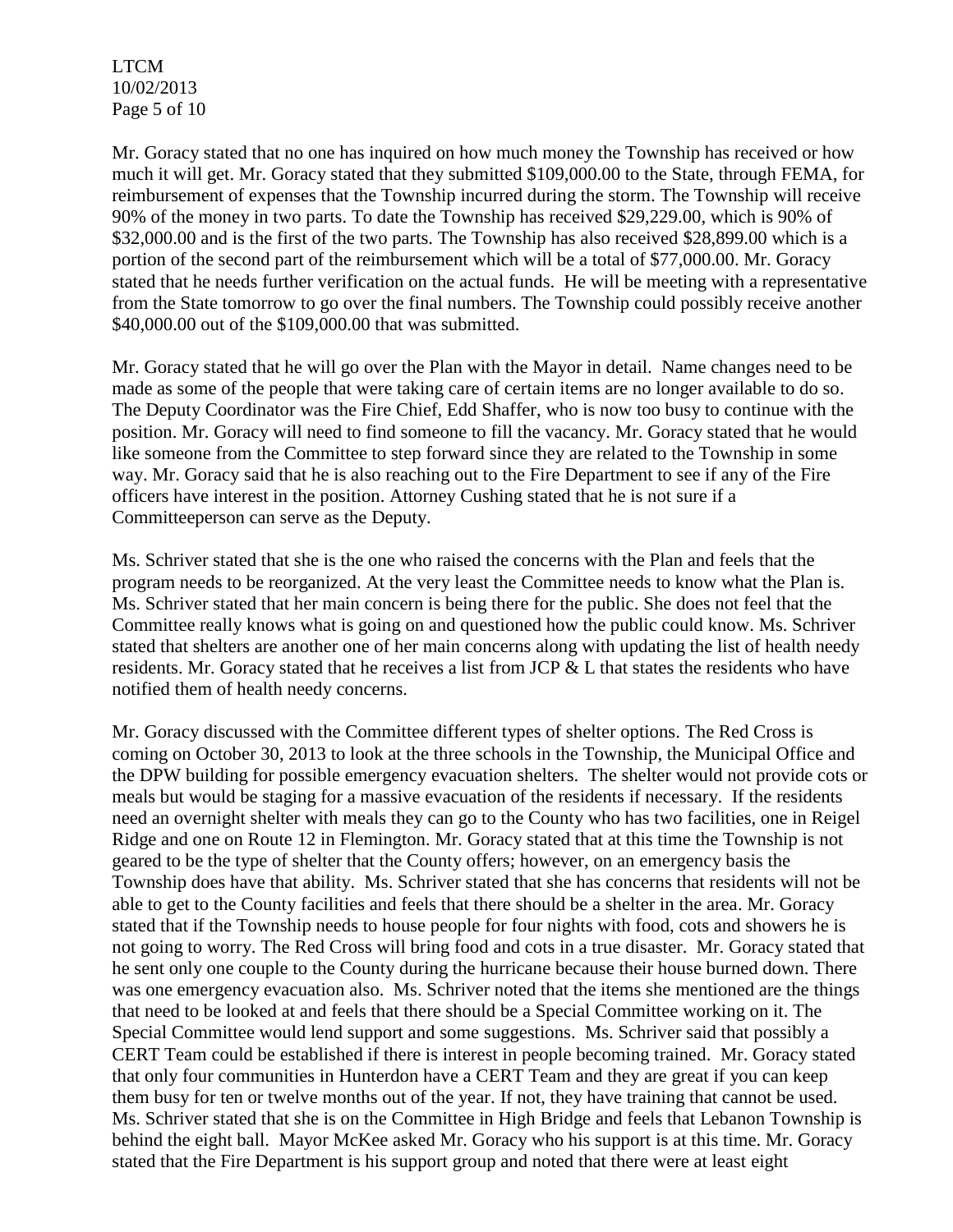#### LTCM 10/02/2013 Page 6 of 10

firefighters at the firehouse the first four days of the storm; twenty-four hours a day. Mayor McKee asked Mr. Goracy that if and when the Squad Building is up and running is that a viable location for a staging area. Mr. Goracy stated that he thinks he can accommodate it with the four or five he has at this time and that yes it is. Mr. Goracy stated that he will go through the facilities with the Red Cross and see what their recommendations are. Mr. Cryan stated that using the DPW building as a staging location is a concern because there could be a lot of activity in the area during a crisis and someone could get hurt. Mr. Goracy agreed and will remove the DPW building from his list. Mr. Cryan asked what the mechanics are in gaining access to a building, who will be setting up the shelters and getting them going. Mr. Cryan stated that this is when a CERT Team would be very helpful. The Fire and EMS will need to respond to calls they may have and the CERT Team would be the individuals who get water to people, help folks with travel and help with setting up food and cots. Mr. Cryan stated that he would like to see the mechanics of the process to be followed, such as where the first phone call goes once it is determined that a facility is needed. Mr. Goracy stated that there are keys in the Police Department and they will just open the doors if necessary. Mr. Goracy stated that there is an agreement with the schools but if something should happen they will get into a building. Mayor McKee stated that he has spoken to Lebanon Township Superintendent Jason Kornegay and he is on board with the program. Mr. Goracy stated that he spoke to Voorhees High School Principal Ron Peterson and he is on board also. Mr. Goracy stated that the schools are off limits if the students are present. Mr. Goracy stated that the Municipal Office is a prime location.

Ms. Schriver told Mr. Goracy that communication with the public is very important. Each quarter there should be something written in the newsletter. Ms. Schriver stated that topics to consider would be: where the residents can go to receive information, how we get information back from the public, where the shelters are, the importance of emergency kits and direct communication with health needy people. Mr. Goracy stated that during the hurricane he and Brian Wunder posted information on the Township's webpage and on facebook daily. Mr. Cryan asked if Reverse 911 is being looked into. Mr. Goracy stated that he is not familiar with it but will look into it. There may be a way to receive texts through Nextel. Mr. Cryan stated that he thinks that multiple options should be looked into. Mr. Cryan stated that it is important to update the names in the Plan and suggested reaching out to the churches in the Township as possible shelters.

Mr. Milkowski stated that two days after Mr. Goracy took over as OEM Coordinator the hurricane hit. Mr. Milkowski stated that Mr. Goracy did a good job.

#### **DPW Manager – Request to Advertise for Surplus Sale**

The DPW Manager is requesting to advertise for the sale of the below listed surplus items as listed below.

| 2008 Ford Crown Vic<br>(Needs Transmission Work)                      | Vin #2FAFP71V48X132898<br>Miles 98,581 |  |
|-----------------------------------------------------------------------|----------------------------------------|--|
| 1998 Swenson Stainless Steel V-Box Spreader<br>(For Mason Dump Truck) | Serial # 0905-1063                     |  |
| 1986 Scavange Vac Catch Basin Cleaner<br>(Needs Clutch)               | Vin # F81612769                        |  |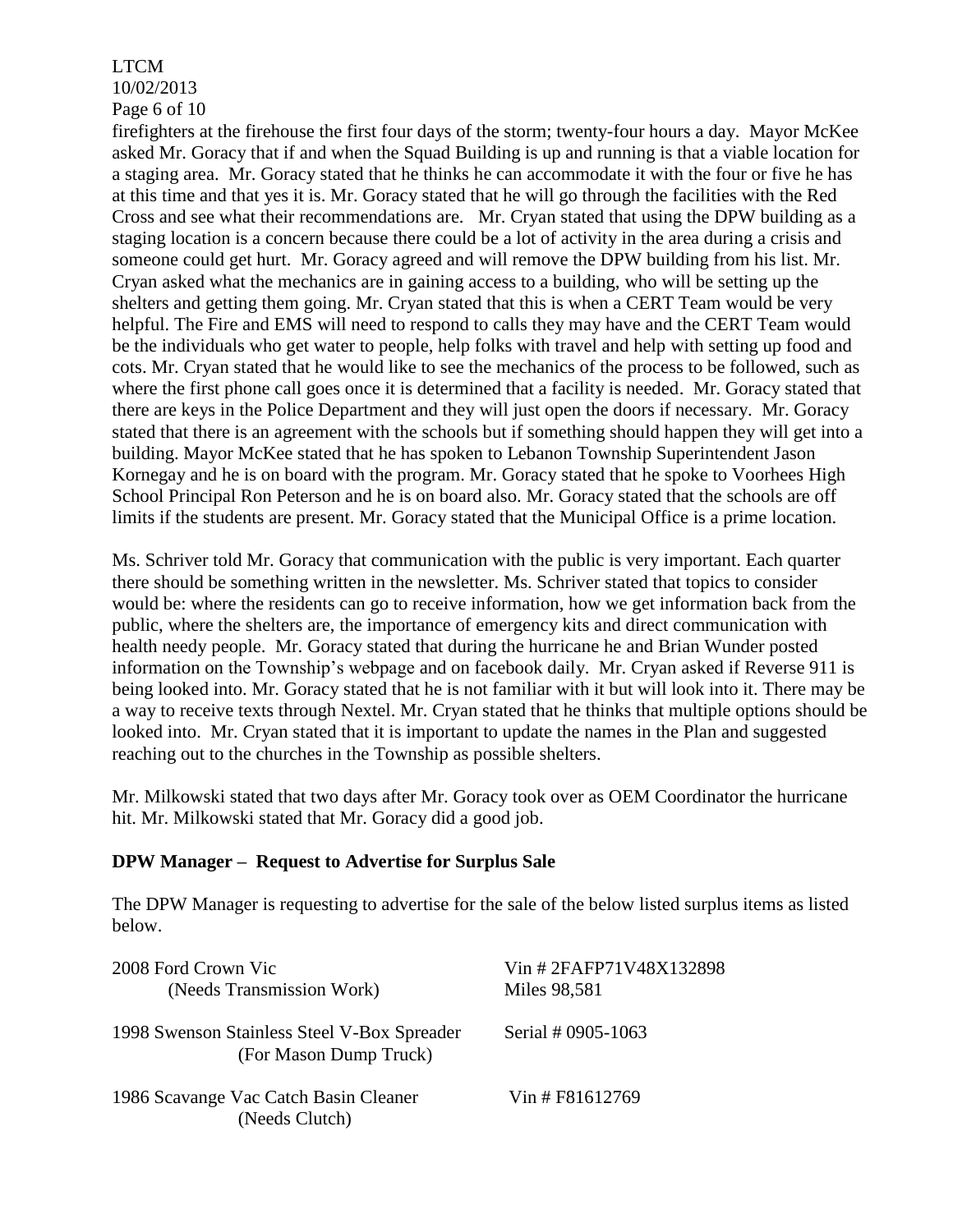LTCM 10/02/2013 Page 7 of 10

*Motion by Mr. Cryan, seconded by Mr. Milkowski and carried by unanimous favorable roll call*  vote, the Township Committee authorized for the sale of the documents listed in Warren Gabriel's letter of September 21, 2013.

## **Cancel the November 20, 2013 Meeting – League of Municipalities Conference**

*Motion by Ms. Schriver, seconded by Mr. Morrison and carried by unanimous favorable roll call*  vote, the Township Committee canceled the November 20, 2013 Committee meeting for attendance at the League of Municipalities Conference.

# **First Aid Squad Building – Quest Environmental Biennial Deed Notice Certification Proposal**

Mayor McKee stated that at one time there was remediation done by blacktopping behind the Rescue Squad building. Blacktopping is an approved form of remediation and must be inspected ever two years by a Licensed Site Remediation Professional. The property has not been inspected since 2007 and the DEP is requiring that the inspection be carried out at this time. Quest Environmental has submitted a proposal to conduct the work for the Township as written below.

 Task #1 - Licensed Site Remediation Professional and his Retention \$250.00 (estimate). Task #2 - Remedial Action Permit Biennial Monitoring and Report Submittal \$4500.00 (estimate).

Mr. Milkowski asked if the inspections need to be conducted every two years and stated that he was unaware of the remediation at the Squad building. Mayor McKee stated that he was unaware also. Discussion was held on the possibility of conducting a full remediation to avoid having the cost of inspections every two years. Ms. Schriver stated that at this particular time the Township will need to conduct the inspection; however, moving forward, the Township will need to rely on Quest Environmental to assist the Township in correcting the problem so the Township can avoid the cost of the biennial inspections.

*Motion by Ms. Schriver, seconded by Mr. Cryan and carried by unanimous favorable roll call vote,* the Township Committee approved the proposal of Quest Environmental for the tasks outlined in their September 27, 2013 proposal at an estimated cost of \$4750.00.

## **Open Space Trust Funds – Basketball Courts**

Ms. Schriver stated that she would like approval from the Committee to have the Township Engineer draw the bid specifications for the construction of new basketball courts in the Park. Ms. Schriver stated that she has drawings and now needs professional help.

*Motion by Mr. Cryan, seconded by Mayor McKee and carried by unanimous favorable roll call vote,* the Township Committee authorize the Township Engineer to prepare the necessary bid documents for improvements to the basketball courts in the Park.

## **PRESENTATION OF VOUCHERS**

Committee Members provided a description of vouchers exceeding \$1000.00.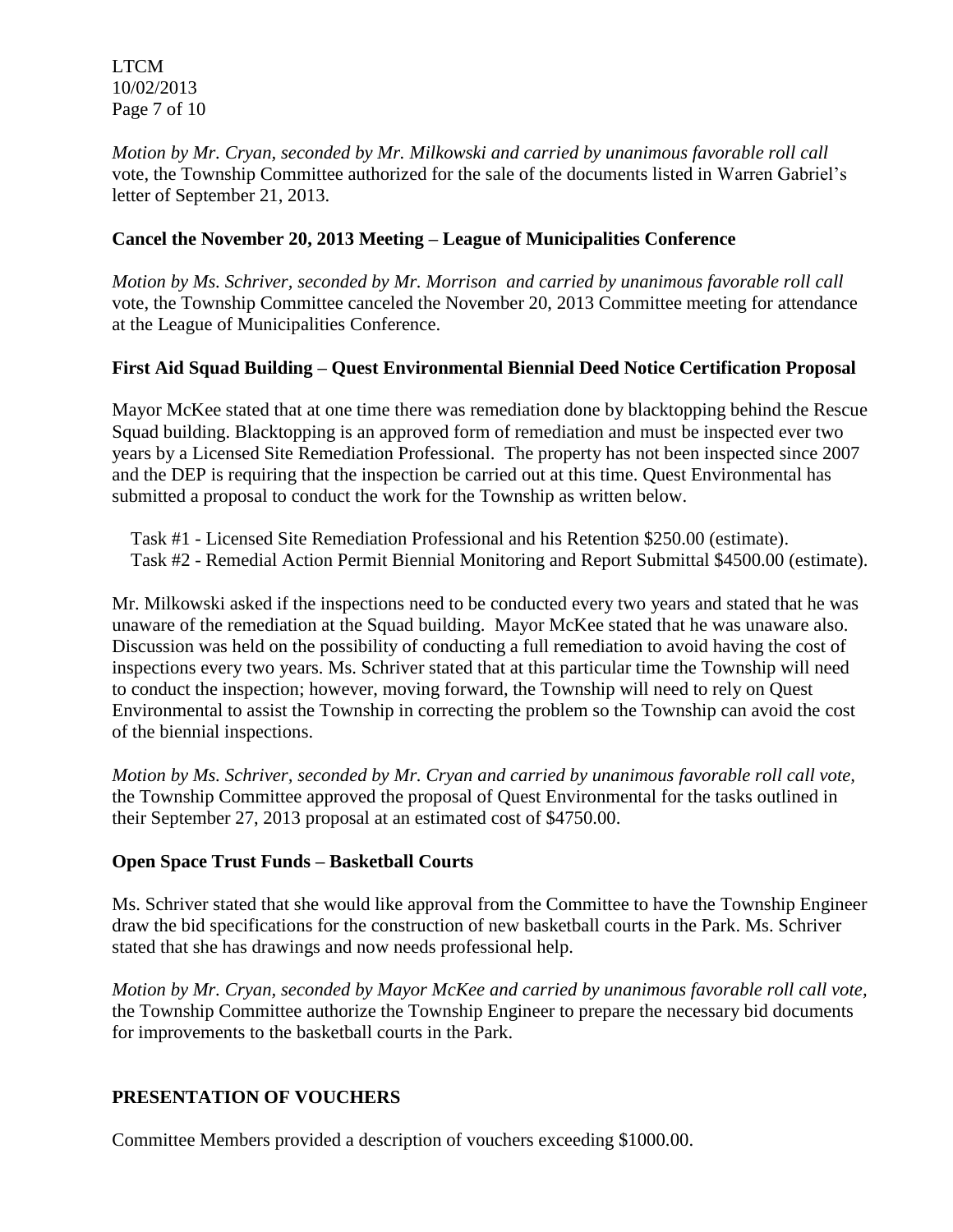LTCM 10/02/2013 Page 8 of 10

*Motion by Ms. Schriver, seconded by Mr. Morrison and carried by unanimous favorable roll call*  vote, the Township Committee approved the October 2, 2013 bill list in amount of \$46,449.40.

## **CORRESPONDENCE**

### **PUBLIC COMMENTS**

*Motion by Ms. Schriver, seconded by Mr. Cryan, and carried by unanimous favorable roll call vote,* the Township Committee opened the Public Comment portion of the meeting at 7:48 p.m.

Ms. Laurie Hoffman stated that the County has a Registered Ready Program which assists anyone who needs help in any sort of emergency. The Program is somehow connected to 911. Ms. Hoffman is registered with the Program for her son but the Program failed during Super Strom Sandy. They informed Ms. Hoffman that it should work well next time. Ms. Hoffman stated that the Program is set up that individuals reach out to everyone on their list during the time of an emergency in the County or the Township. They will ask if the participant is ok and if they are in need of anything. Ms. Hoffman stated that Mr. Goracy should be able to get all of the numbers for the Program. Mr. Goracy stated that he will reach out to the County tomorrow. Ms. Hoffman stated that for her to find Mr. Goracy after the storm she had to call the non-emergency 911 number. She needed to know how she could get water. She said that she was without electric so she was unable to look on the internet. Ms. Hoffman noted that Mr. Casale had once stated that, where he lived previously, they had a yearly training for everyone who lived in the town to hear what the Emergency Management Plan is. This way everyone would know what to expect and where to look for information. Ms. Hoffman stated that a group of people working together, like a Cert, it will be helpful.

Ms. Hoffman stated that she thought that Mr. E.J. Skidmore was given permission by the Committee to look in the Nixel system for the Township. The Committee is not sure of the status of the system. Ms. Hoffman suggested sending a packet of information to the schools for distribution also.

*Motion by Mr. Milkowski, seconded by Ms. Schriver and carried by unanimous favorable roll call*  vote the Township Committee closed the public comment portion of the meeting at 7:53 p.m.

### **Resolution No 79-2013 –Executive Session**

*Motion by Ms. Schriver, seconded by Mr. Cryan and carried by unanimous favorable roll call vote,* the Township Committee approved Resolution No. 79-2013 and convened in executive session at 7:54 p.m.

## TOWNSHIP OF LEBANON COUNTY OF HUNTERDON STATE OF NEW JERSEY RESOLUTION NO. 79-2013 RESOLUTION AUTHORIZING EXECUTIVE SESSION

WHEREAS, the Open Public Meetings Act; *N.J.S.A.* 10:4-6 *et seq*., declares it to be the public policy of the State to insure the right of citizens to have adequate advance notice of and the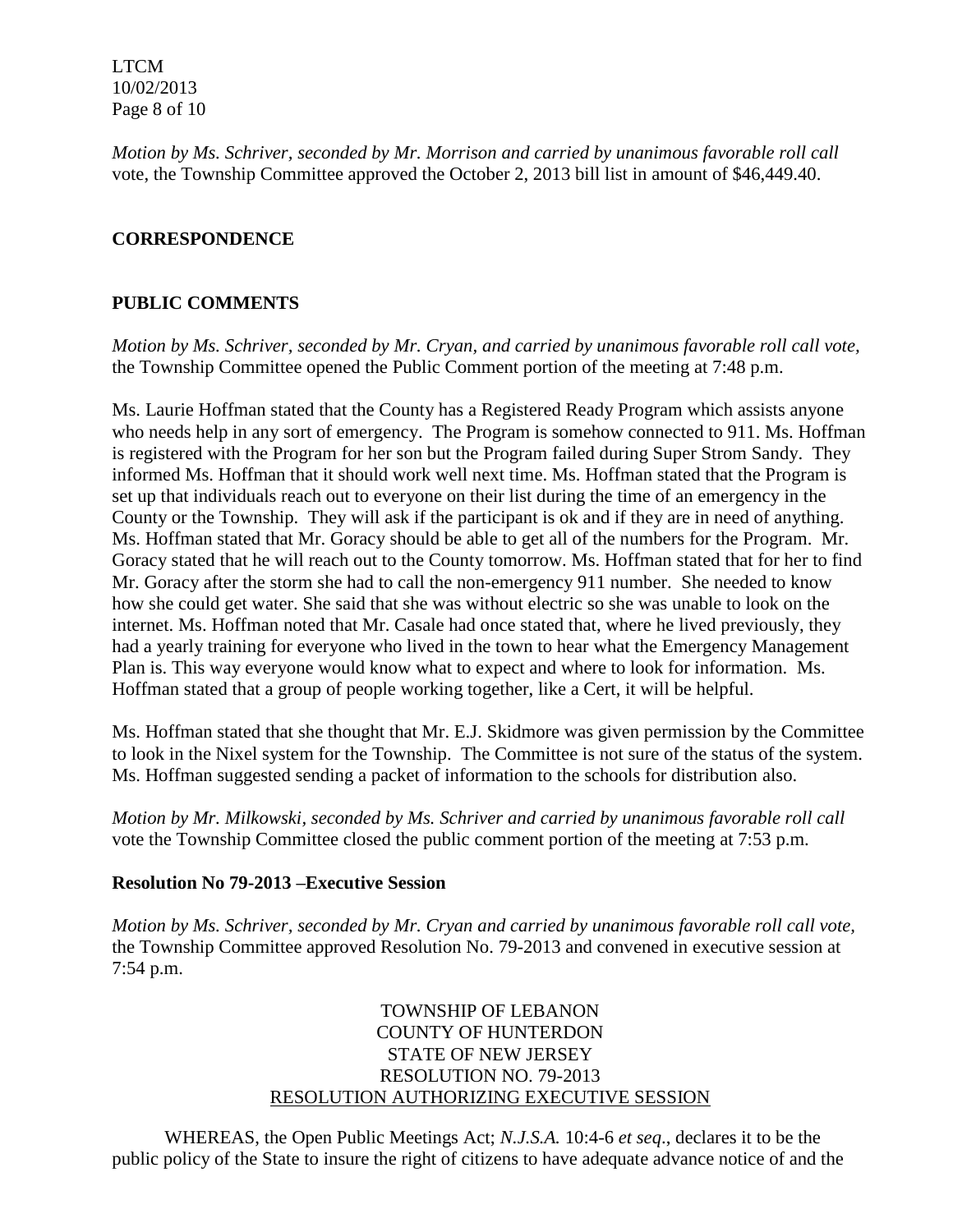LTCM 10/02/2013 Page 9 of 10

right to attend meetings of public bodies at which business affecting the public is discussed or acted upon; and

WHEREAS, the Open Public Meetings Act also recognizes exceptions to the right of the public to attend portions of such meetings; and

 WHEREAS, the Mayor and Committee find it necessary to conduct an executive session closed to the public as permitted by the *N.J.S.A*. 40:4-12; and

 WHEREAS, the Mayor and Committee will reconvene in public session at the conclusion of the executive session;

 NOW, THEREFORE, BE IT RESOLVED by the Mayor and Committee of the Township of Lebanon, County of Hunterdon, State of New Jersey that they will conduct an executive session to discuss the following topic(s) as permitted by *N.J.S.A*. 40:4-12:

\_\_\_\_\_\_A matter which Federal Law, State Statute or Rule of Court requires be kept confidential or excluded from discussion in public (Provision relied upon:

\_\_\_\_\_\_A matter where the release of information would impair a right to receive funds from the federal government;

\_\_\_\_\_\_A matter whose disclosure would constitute an unwarranted invasion of individual privacy;

X A collective bargaining agreement, or the terms and conditions thereof (Specify contract: \_\_\_\_\_\_\_\_\_\_\_\_\_\_\_\_\_\_\_\_\_\_\_\_\_\_\_\_\_\_\_\_\_\_\_\_\_\_\_\_\_\_\_);

 A matter involving the purpose, lease or acquisition of real property with public funds, the setting of bank rates or investment of public funds where it could adversely affect the public interest if discussion of such matters were disclosed; Real Estate Acquisitions

Tactics and techniques utilized in protecting the safety and property of the public provided that their disclosure could impair such protection;

\_\_\_\_\_\_Investigations of violations or possible violations of the law;

 $\qquad \qquad ; \qquad$ 

 Pending or anticipated litigation or contract negotiation in which the public body is or may become a party; (The general nature of the litigation or contract negotiations is**:**

Professional Service Contracts\_\_\_\_\_\_. The public disclosure of such information at this time would have a potentially negative impact on the municipality's position in the litigation or negotiation; therefore this information will be withheld until such time as the matter is concluded or the potential for negative impact no longer exists.)

 Matters falling within the attorney-client privilege, to the extent that confidentiality is required in order for the attorney to exercise his or her ethical duties as a lawyer; (The general nature of the matter is:

OR the public disclosure of such information at this time would have a potentially negative impact on the municipality's position with respect to the matter being discussed; therefore this information will be withheld until such time as the matter is concluded or the potential for negative impact no longer exists.*)*;

 X **Advice from Attorney** Matters involving the employment, appointment, termination of employment, terms and conditions of employment, evaluation of the performance, promotion or disciplining of any specific prospective or current public officer or employee of the public body, where all individual employees or appointees whose rights could be adversely affected have not requested in writing that the matter(s) be discussed at a public meeting; (The employee(s) and/or general nature of discussion is: X Union Contract\_\_\_\_\_\_\_\_\_ the public disclosure of such information at this time would violate the employee(s) privacy rights; therefore this information will be withheld until such time as the matter is concluded or the threat to privacy rights no longer exists.;